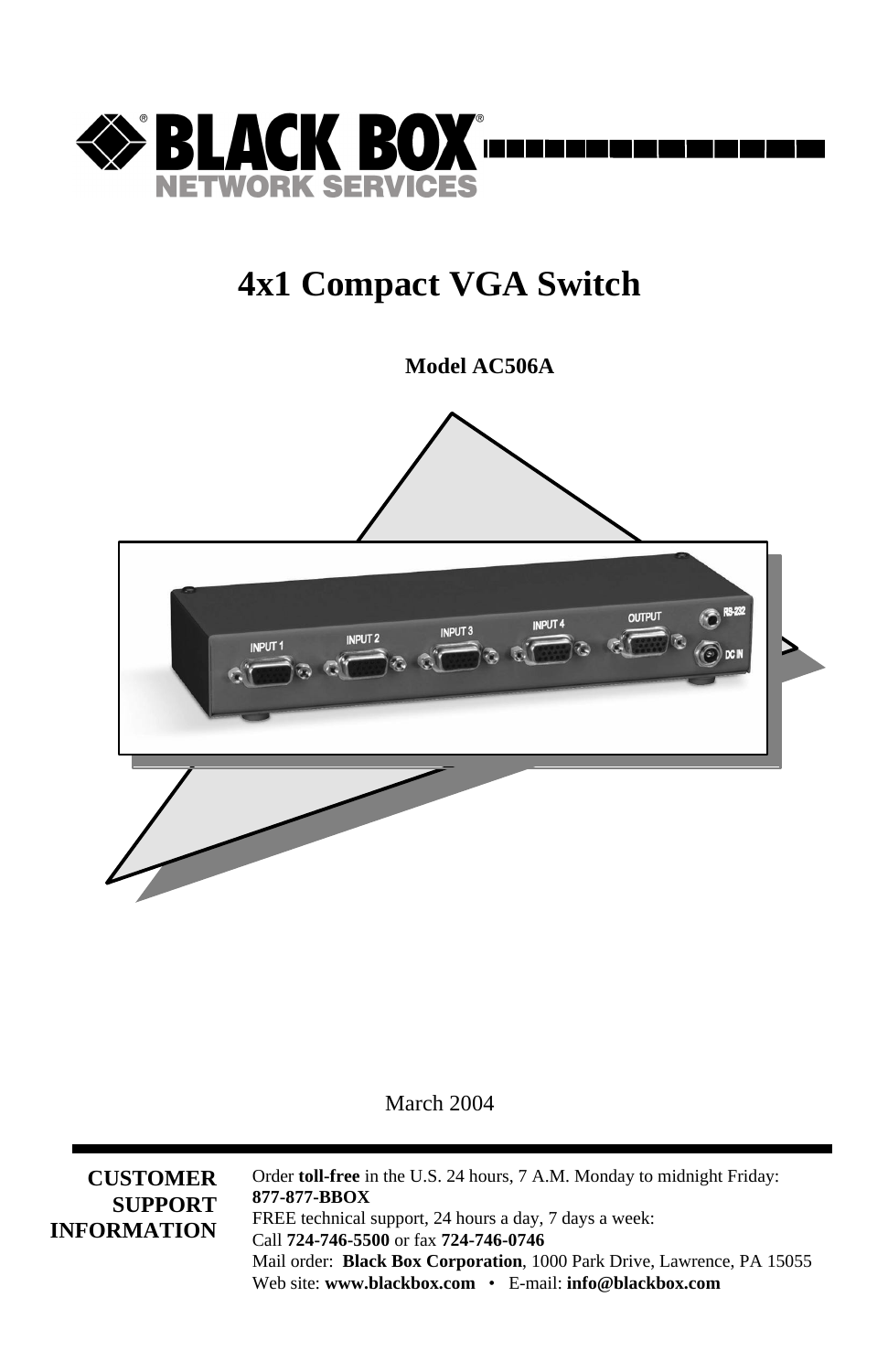### TRADEMARKS USED IN THIS MANUAL

Black Box, and  $\sum$  (logo) are trademarks of Black Box Corporation. IBM is a registered trademark of International Business Machines Corporation. Any other trademarks mentioned in this manual are acknowledged to be the property of the trademark owners.

### **FEDERAL COMMUNICATIONS COMMISSION RADIO FREQUENCY INTERFERENCE STATEMENT**

This equipment generates, uses, and can radiate radio frequency energy and if not installed and used properly, that is, in strict accordance with the manufacturer's instructions, may cause interference to radio communication. It has been designed and found to comply with the limits for a Class A computing device in accordance with the specifications in Subpart B of Part 15 of FCC rules, which are intended to provide reasonable protection against such interference when the equipment is operated in a commercial environment. Operation of this equipment in a residential area is likely to cause interference, in which case the user at his or her own expense will be required to take whatever measures may be necessary to correct the interference.

Changes or modifications not expressly approved by the party responsible for compliance could void the user's authority to operate the equipment.

*This digital apparatus does not exceed the Class A limits for radio noise emission from digital apparatus set out in the Radio Interference Regulation of the Canadian Department of Communications.*

### **EUROPEAN UNION DECLARATION OF CONFORMITY**

This product complies with the requirements of the European EMC directive 89/336/EEC

# $\epsilon$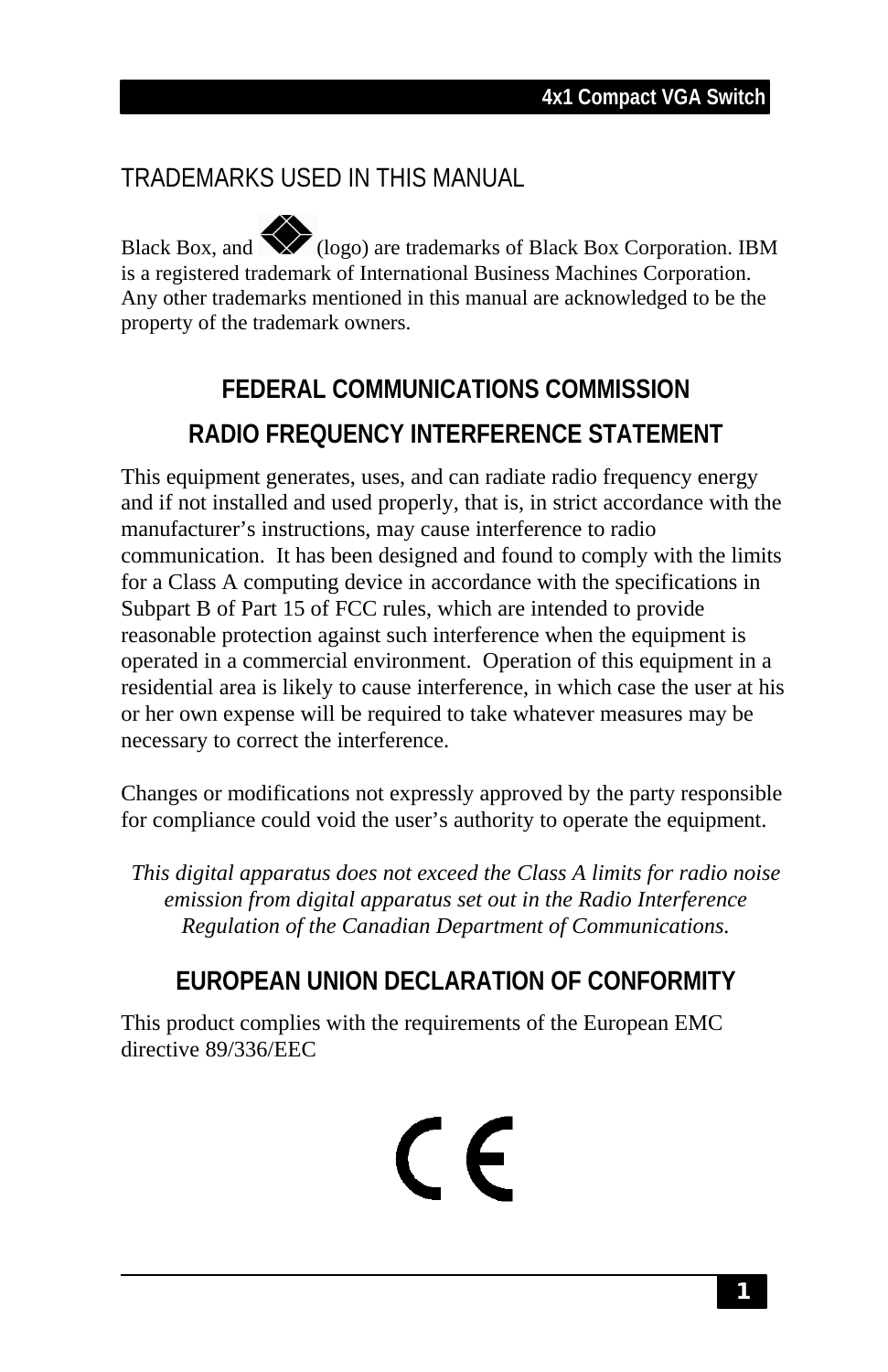### **Normas Oficiales Mexicanas (NOM) Electrical Safety Statement**

### **INSTRUCCIONES DE SEGURIDAD**

- 1. Todas las instrucciones de seguridad y operación deberán ser leídas antes de que el aparato eléctrico sea operado.
- 2. Las instrucciones de seguridad y operación deberán ser guardadas para referencia futura.
- 3. Todas las advertencias en el aparato eléctrico y en sus instrucciones de operación deben ser respetadas.
- 4. Todas las instrucciones de operación y uso deben ser seguidas.
- 5. El aparato eléctrico no deberá ser usado cerca del agua—por ejemplo, cerca de la tina de baño, lavabo, sótano mojado o cerca de una alberca, etc.
- 6. El aparato eléctrico debe ser usado únicamente con carritos o pedestales que sean recomendados por el fabricante.
- 7. El aparato eléctrico debe ser montado a la pared o al techo sólo como sea recomendado por el fabricante.
- 8. Servicio—El usuario no debe intentar dar servicio al equipo eléctrico más allá a lo descrito en las instrucciones de operación. Todo otro servicio deberá ser referido a personal de servicio calificado.
- 9. El aparato eléctrico debe ser situado de tal manera que su posición no interfiera su uso. La colocación del aparato eléctrico sobre una cama, sofá, alfombra o superficie similar puede bloquea la ventilación, no se debe colocar en libreros o gabinetes que impidan el flujo de aire por los orificios de ventilación.
- 10. El equipo eléctrico deber ser situado fuera del alcance de fuentes de calor como radiadores, registros de calor, estufas u otros aparatos (incluyendo amplificadores) que producen calor.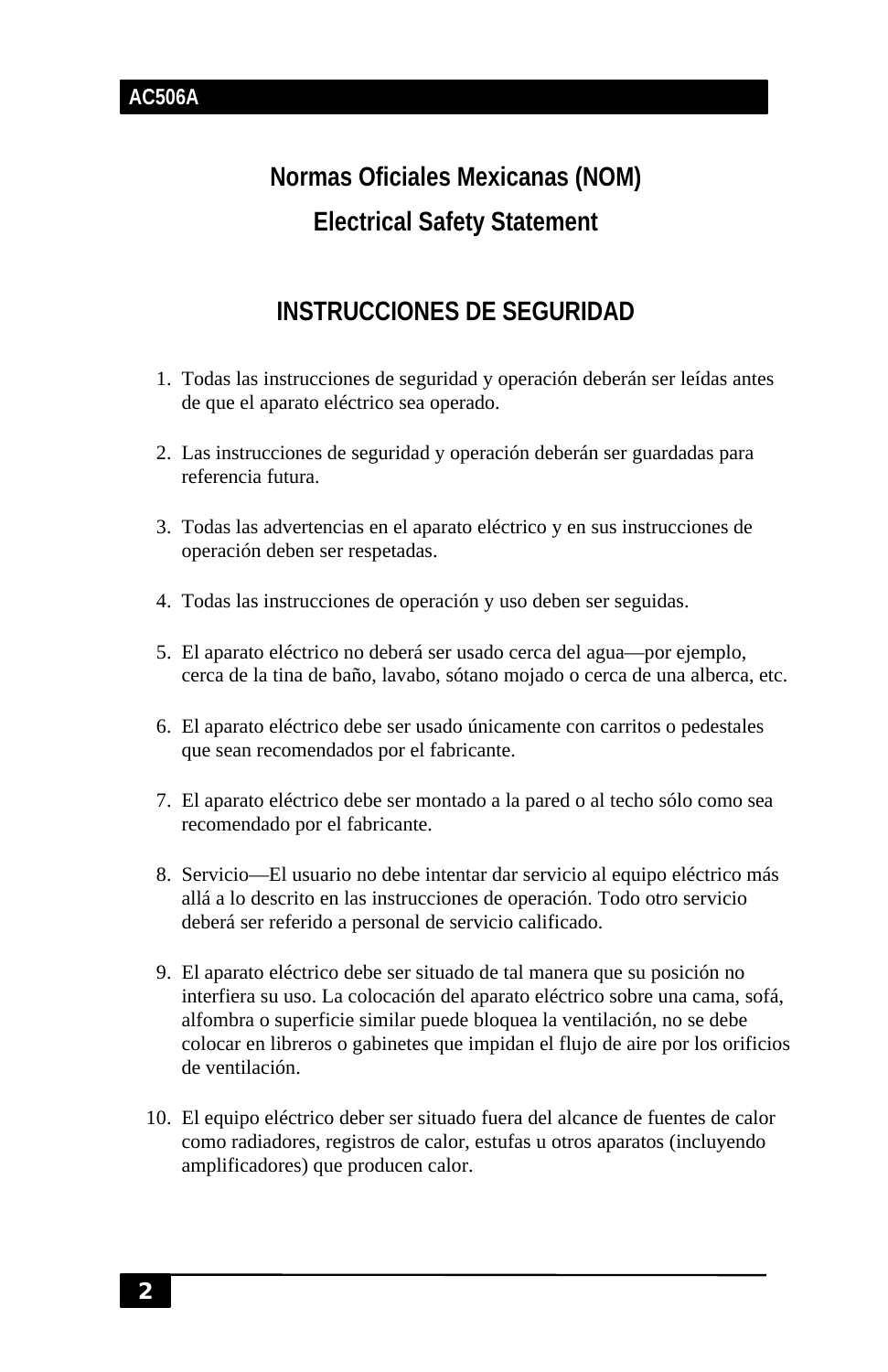- 11. El aparato eléctrico deberá ser connectado a una fuente de poder sólo del tipo descrito en el instructivo de operación, o como se indique en el aparato.
- 12. Precaución debe ser tomada de tal manera que la tierra fisica y la polarización del equipo no sea eliminada.
- 13. Los cables de la fuente de poder deben ser guiados de tal manera que no sean pisados ni pellizcados por objetos colocados sobre o contra ellos, poniendo particular atención a los contactos y receptáculos donde salen del aparato.
- 14. El equipo eléctrico debe ser limpiado únicamente de acuerdo a las recomendaciones del fabricante.
- 15. En caso de existir, una antena externa deberá ser localizada lejos de las lineas de energia.
- 16. El cable de corriente deberá ser desconectado del cuando el equipo no sea usado por un largo periodo de tiempo.
- 17. Cuidado debe ser tomado de tal manera que objectos liquidos no sean derramados sobre la cubierta u orificios de ventilación.
- 18. Servicio por personal calificado deberá ser provisto cuando:
	- A: El cable de poder o el contacto ha sido dañado; u
	- B: Objectos han caído o líquido ha sido derramado dentro del aparato; o
	- C: El aparato ha sido expuesto a la lluvia; o
	- D: El aparato parece no operar normalmente o muestra un cambio en su desempeño; o
	- E: El aparato ha sido tirado o su cubierta ha sido dañada.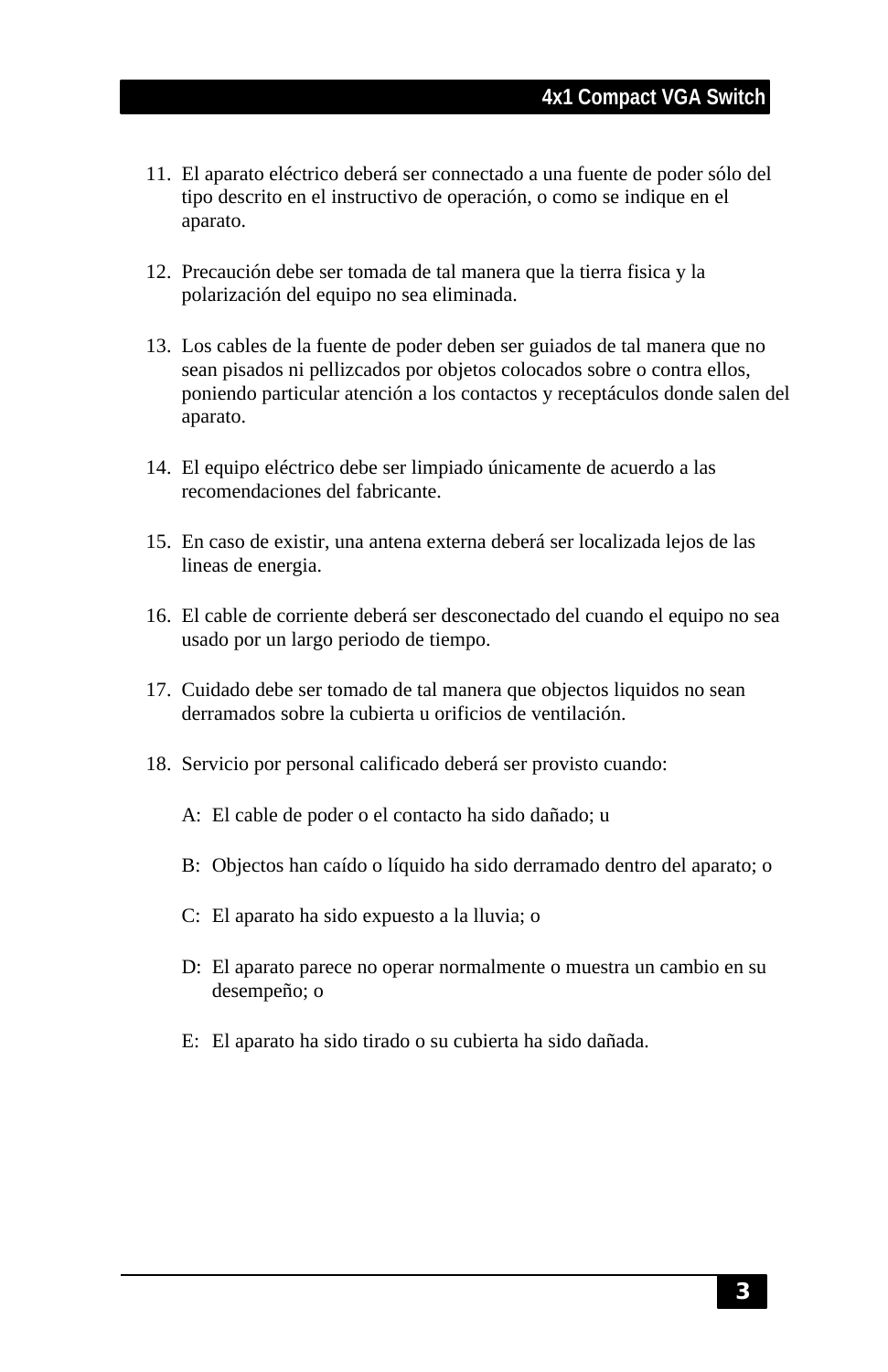### **Contents**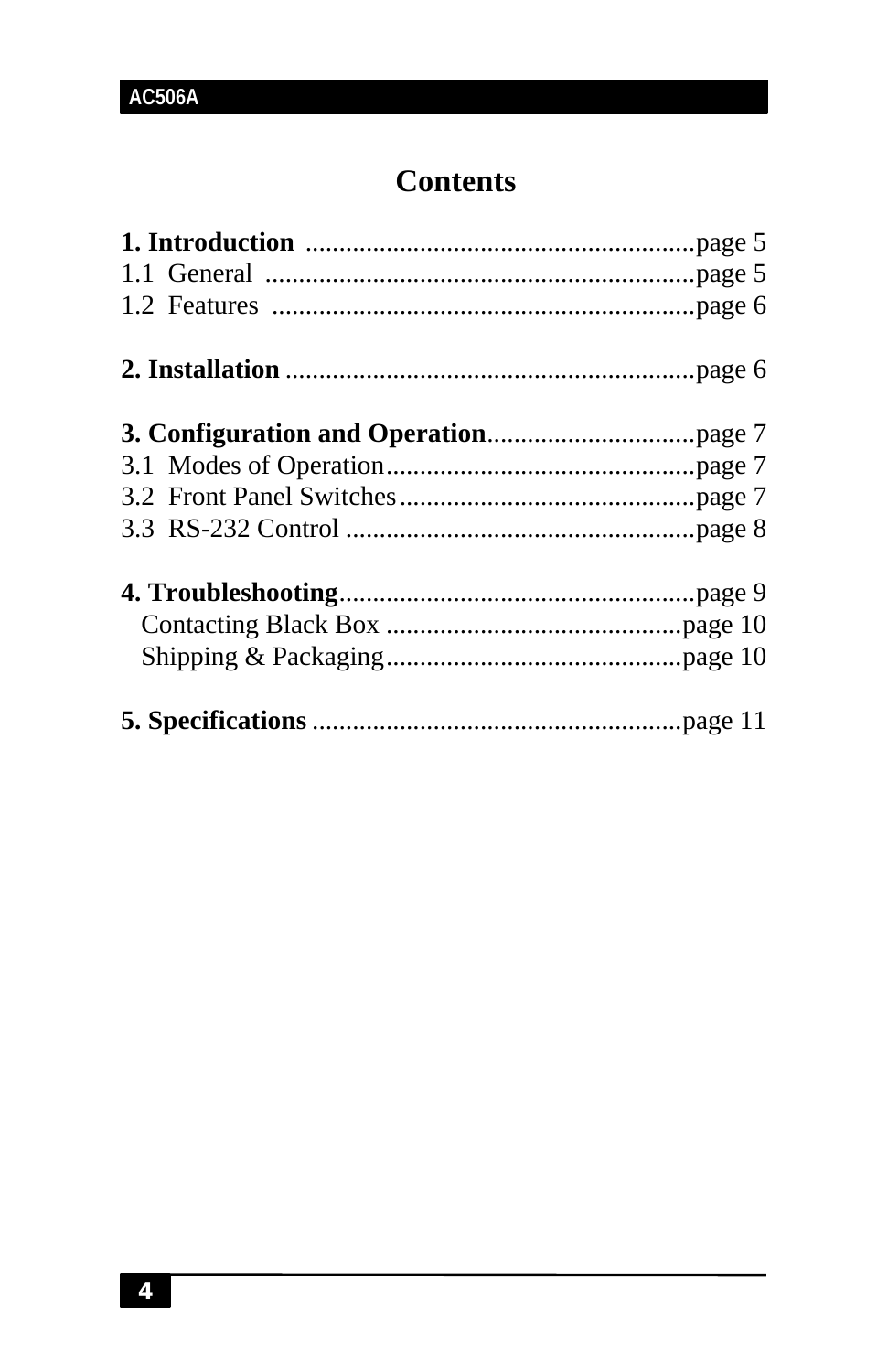# 1. Introduction

### **1.1 General**

The Model AC506A is a versatile, compact, high performance, solid-state, 4 input x 1 output, VGA video switch that can operate at resolutions of up to 1600x1200.

The unit allows one monitor to be switched between 4 video sources. The unit is housed in a small RFI shielded enclosure and is supplied with an AC power adapter and a Serial (RS-232) control cable for connecting to a PC or other serial control device.

The device terminates all video inputs and buffers the output to protect signal integrity. The Model AC506A can drive video cables to 150 feet or more. The input and output connectors are all HD15 Female.

There are several ways to control the AC506A. There are 4 buttons on the front of the AC506A, each corresponding to a VGA input signal and there is a serial port on the back of the AC506A. The serial port is used to control the AC506A via a hyper terminal application on a PC. The unit features Auto and Scan modes that can be invoked either from front panel or by serial commands as well.

### **1.2 Features**

- $\Box$  Can be controlled manually, via Serial port, or automatically based on video
- $\Box$  Output can be blanked
- $\Box$  User assigned priorities in Auto mode
- $\Box$  Infinite switching cycle life
- $\Box$  Can drive long cables
- $\Box$  Terminates input signals and buffers the output for best integrity
- $\Box$  Includes power adapter and serial cables for control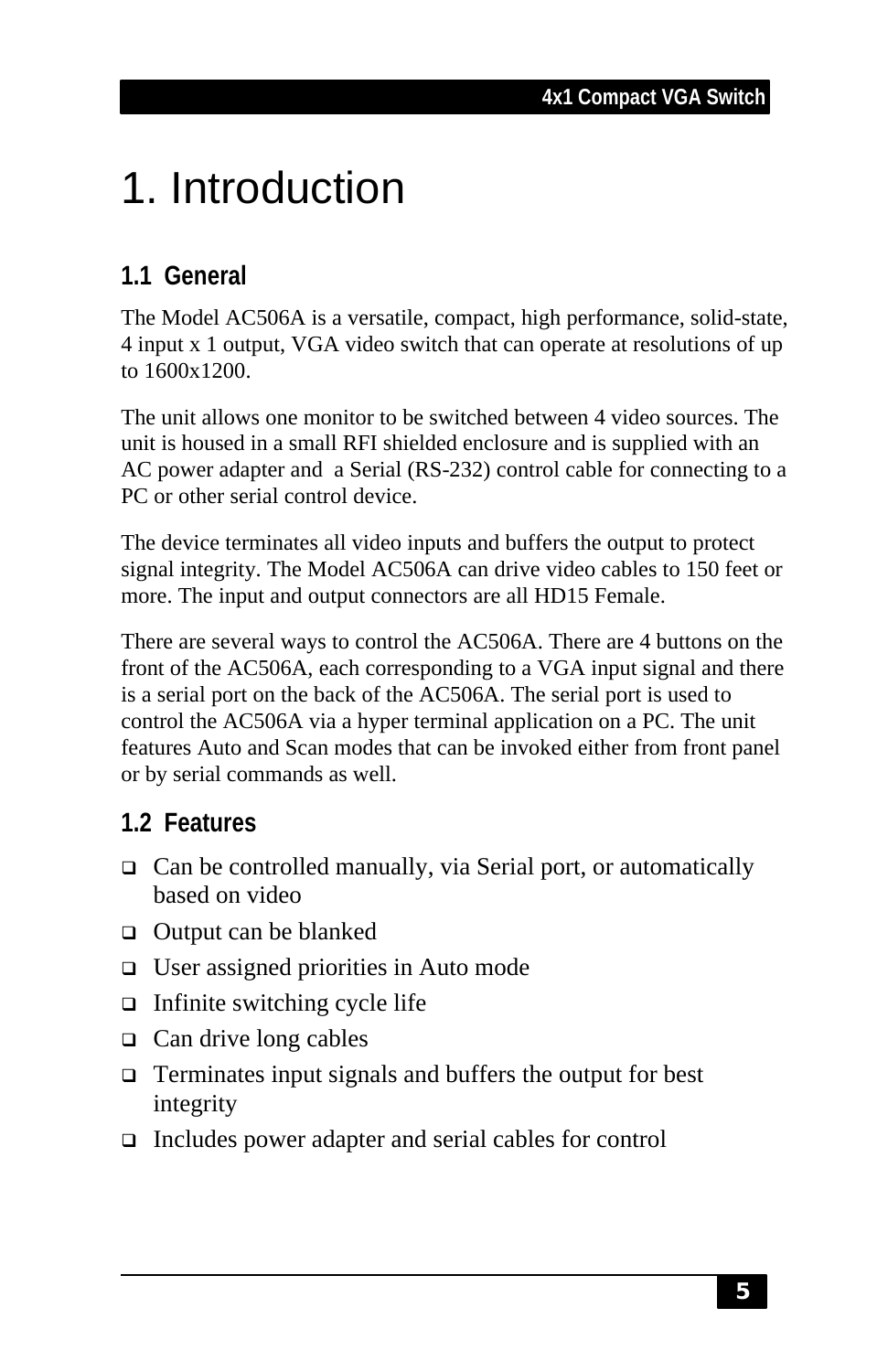## 2. Installation



**Figure 2.1**

- 1. Plug in the desired number of VGA sources to the VGA inputs on the back of the AC506A.
- 2. Connect an output device to the VGA output on the back of the AC506A.
- 3. Connect the included RS-232 cable to a PC if so desired.
- 4. Connect the included power supply.
- 5. Power on the included power supply

#### **Plug-and-Play**

*DDC (Direct Data Channel) is a standard by which a compatible monitor sends its identification and other parameters to a PnP operating system such as Windows XP etc. The AC506A does not switch the PNP signal lines to the PC. This means that, in some instances, you may have to select a new monitor or video settings on your PC. Also notice that most Notebook PC's have a special function key to activate the external video output connector*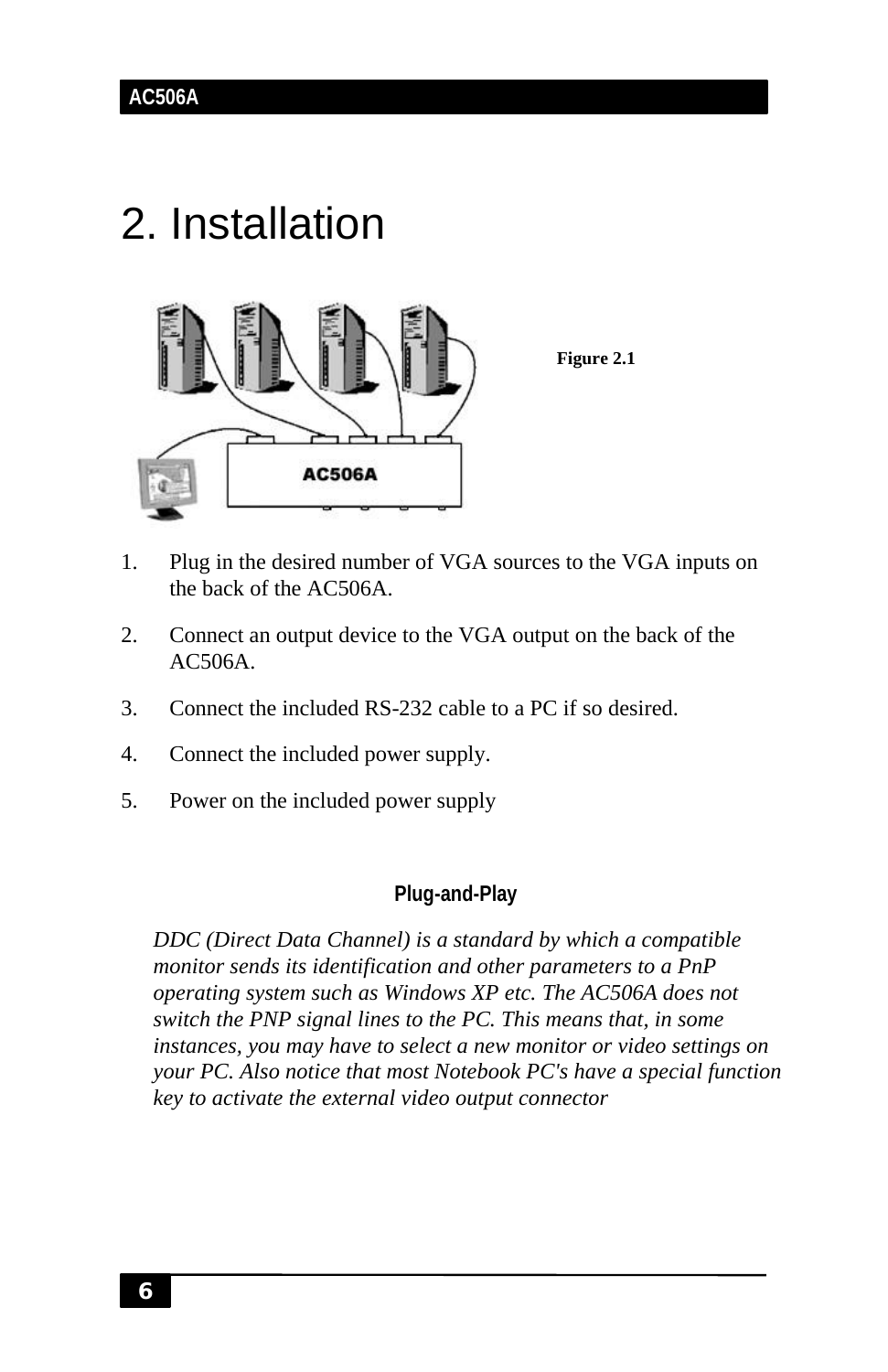# 3. Configuration & Operation

### **3.1 Modes of Operation**

**Auto Mode -** This will select the VGA input with the highest priority that has an active VGA signal.

**Scan Mode** - Will select each active VGA signal for a specified number of seconds, 1-60, and then switch to the next active VGA input. The AC506A can also be configured to scan the non-active VGA inputs as well as the active VGA inputs.

**Normal Mode** - VGA inputs are selected based on front panel pushbutton selections.

The AC506A can only be in one of these modes at a time. You can specify mode of operation either from the Serial port or from the front panel (by pressing switch combinations simultaneously).

The Switch retains the last mode that it was in after power off and upon power up, will enter the last mode that it was in.

### **3.2 Front-Panel Switches**

The first function of the front panel buttons is to switch from one VGA signal to another. Just press the button and the VGA signal you selected will be displayed. If there is no VGA signal to be displayed then you will see a black screen. The AC506A will enter Normal Mode any time a single front panel button is pressed.

The second use of the front panel buttons is to put the AC506A into Auto Mode. Press buttons 1 and 2 simultaneously and the AC506A will enter Auto Mode.

The third use of the front panel buttons is to put the AC506A into Scan Mode. Press buttons 3 and 4 simultaneously and the AC506A will enter Scan Mode. The time interval between switching will be the time interval last specified via the serial port. If no interval has been specified then the default is 5 seconds. Whether or not to scan non-active VGA inputs along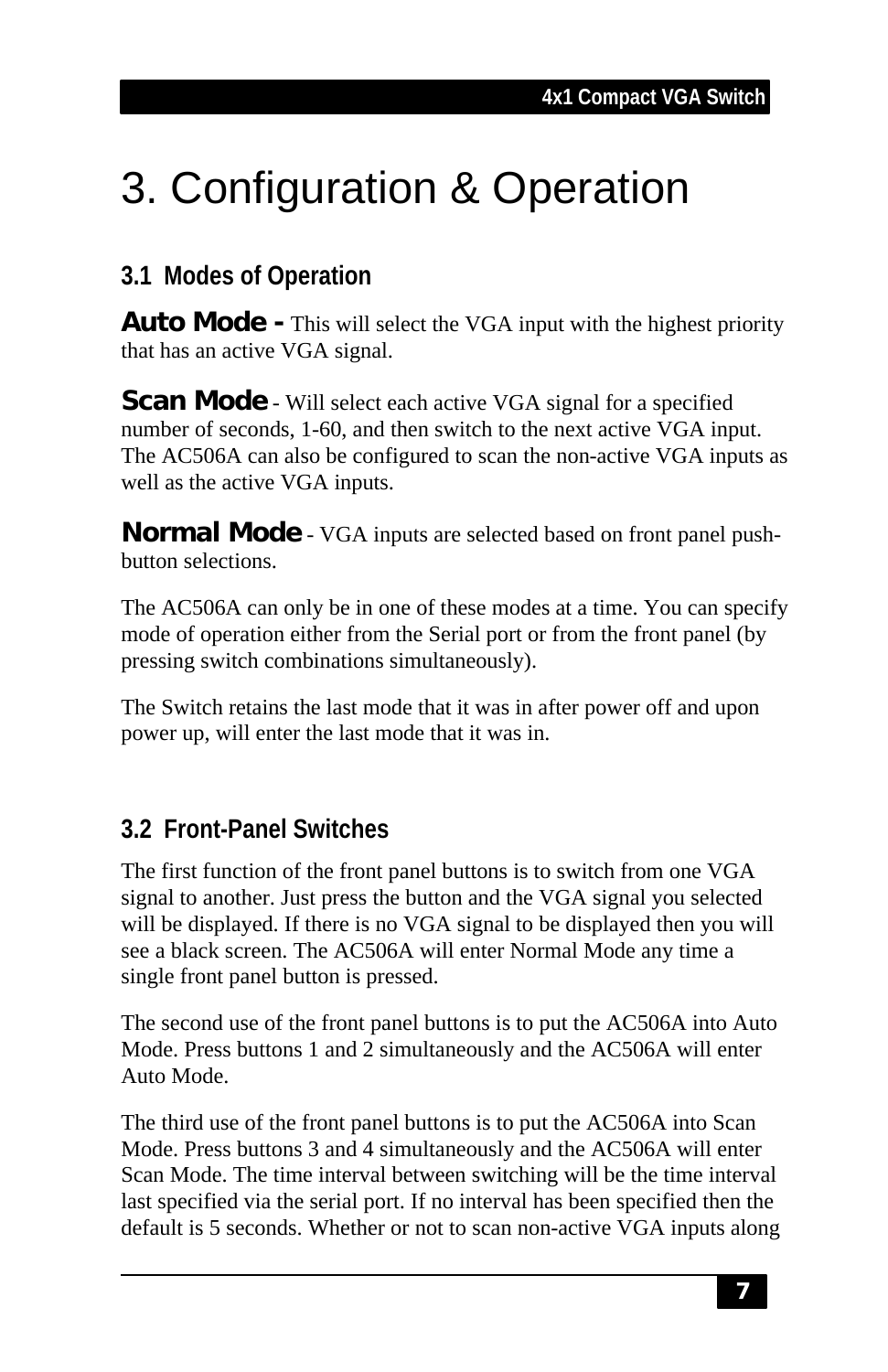with active VGA inputs will be determined from the last user input via serial port as well. If there has been no user input, the default is to not scan the non-active VGA inputs.

### **3.3 RS-232 control via Hyper Terminal**

To use the RS-232 control interface, start Hyper Terminal with the following settings:

Baud rate: 4800 Data Bits: 8 Parity: None Stop Bits: 1 Flow Control: None

This is what the menu will look like in Hyper Terminal..



**Figure 3.1**

By pressing the number keys, "1", "2", "3", "4", the AC506A will switch to that VGA input. This will also put the AC506A into Normal Mode.

Pressing "a" will put the AC506A into Auto Mode.

Pressing "s" will put the AC506A into Scan Mode. Before the AC506A enters Scan Mode, you will be asked 2 questions. The first question will be "Seconds between switching? (1-60)". To this question, you must input a number between 1 and 60 then press enter. Any other input will cause this question to be repeated. The second question will be, "Scan non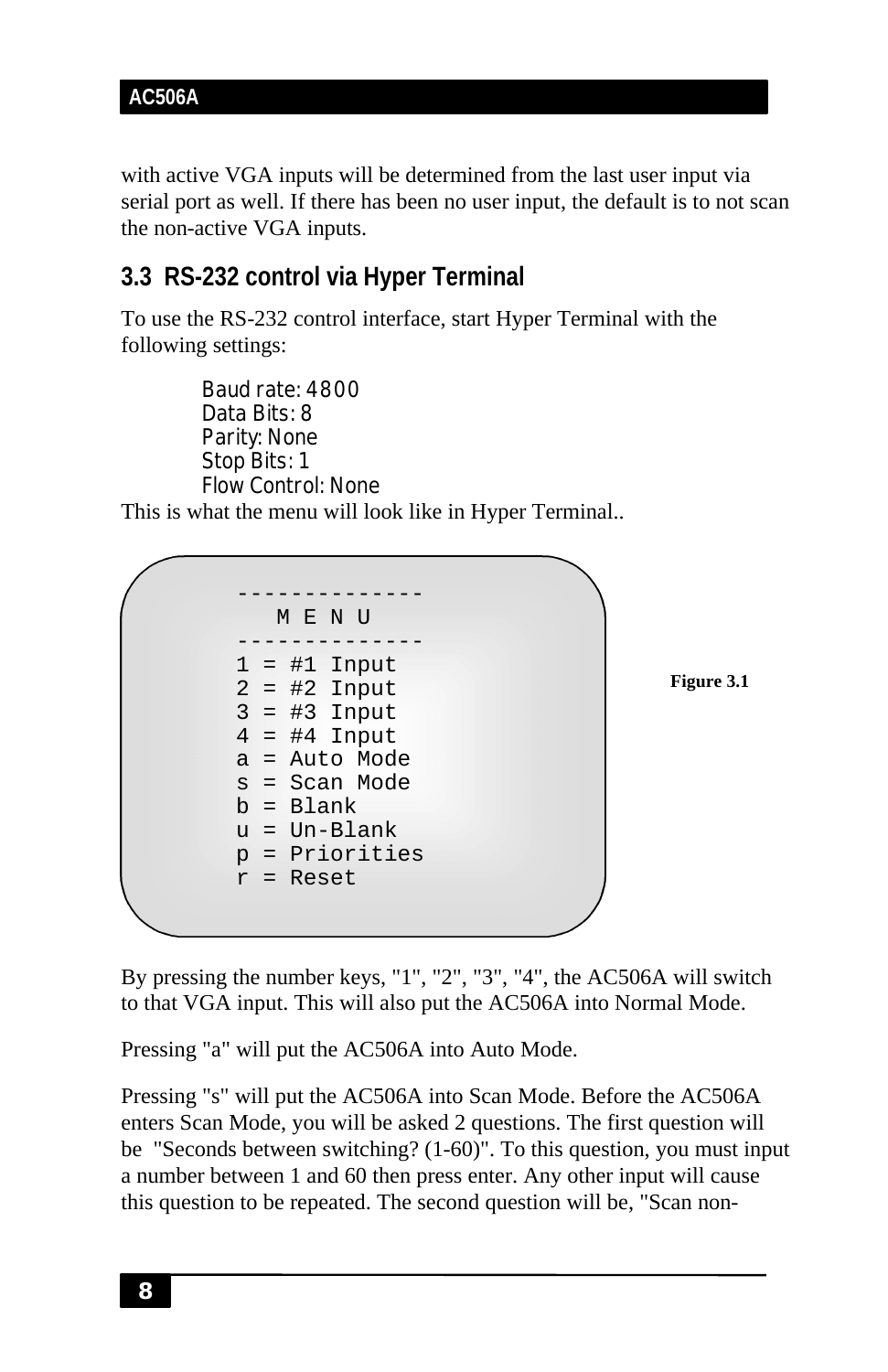active?  $(y/n)$ " You must answer this question with a "y" or a "n". Any other input will result in this question being repeated.

Pressing "b" will blank all output from the AC506A until the un-blank command is received.

Pressing "u" will un-blank the output from the AC506A if it was previously blanked.

Pressing "p" will allow the user to input the priorities of each VGA input. The user will be shown what the priority of each VGA input is and then given the opportunity to change the priority. Priority can range from 1 to 4, 1 being the highest priority and 4 being the lowest priority. The user can also press enter and the existing priority will be kept. The existing priority will also be kept if the user enters a "0".

Pressing "r" will reset the AC506A with the factory defaults. The factory defaults are Normal Mode, all priorities are 1, and the time interval between scanning is 5 seconds.

# 4. Troubleshooting

#### **1. Fuzzy, blurry, or ghosting image**

The VGA cables must be of high quality multi-coaxial construction. If you are using long video cables in excess of 100 feet, the losses in the cable could be a contributing factor, in which case, first reduce the refresh rate to 60 HZ and if that is not enough, you may have to reduce the resolution of the incoming video signal.

#### **2. The PC does not recognize a Plug-and-Play monitor**

If the PC's Operating System is setup to detect a plug-and-play monitor (usually in Display Properties Advanced Settings), it may have trouble finding a monitor. If the PC does not produce an image due to this, disable the plug-and-play monitor detection in the PC's operating system Display Properties.

#### **3. Substituting power supplies**

The AC506A relies on the power adapter that it comes with. Do not substitute any other power supply or DC power source.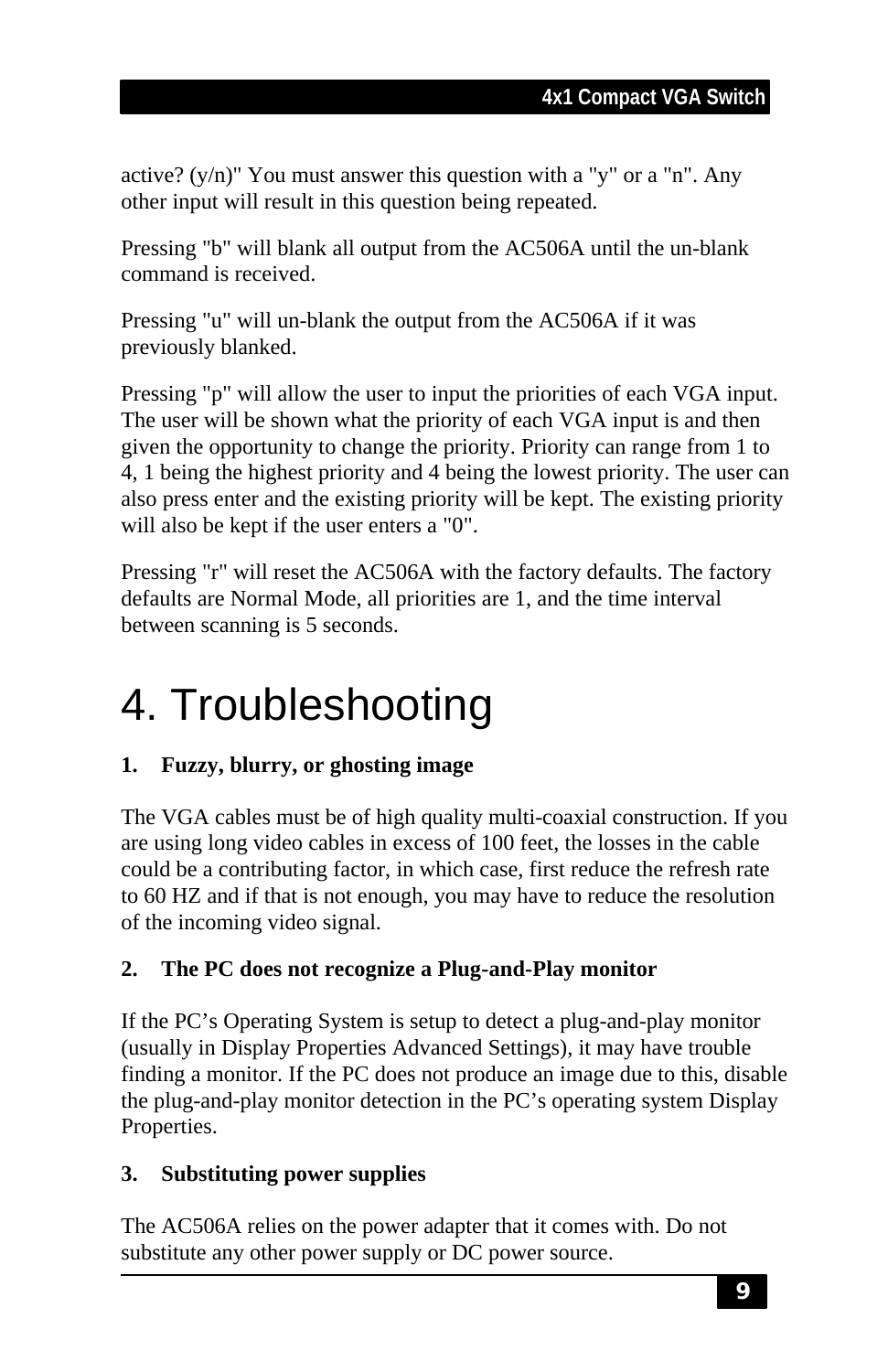#### **Contacting Black Box**

If you determine that your extender is malfunctioning, do not attempt to repair the unit. Contact Black Box Tech. Support at 724-746-5500.

Before you do, make a record of the history of the problem. We will be able to provide more efficient and accurate assistance if you have a complete description.

### **Shipping and Packaging**

If you need to transport or ship your extender:

- Package it carefully. We recommend that you use the original container.
- Before you ship the units back to Black Box Corporation for repair or return, contact us to get a Return Authorization (RA) number.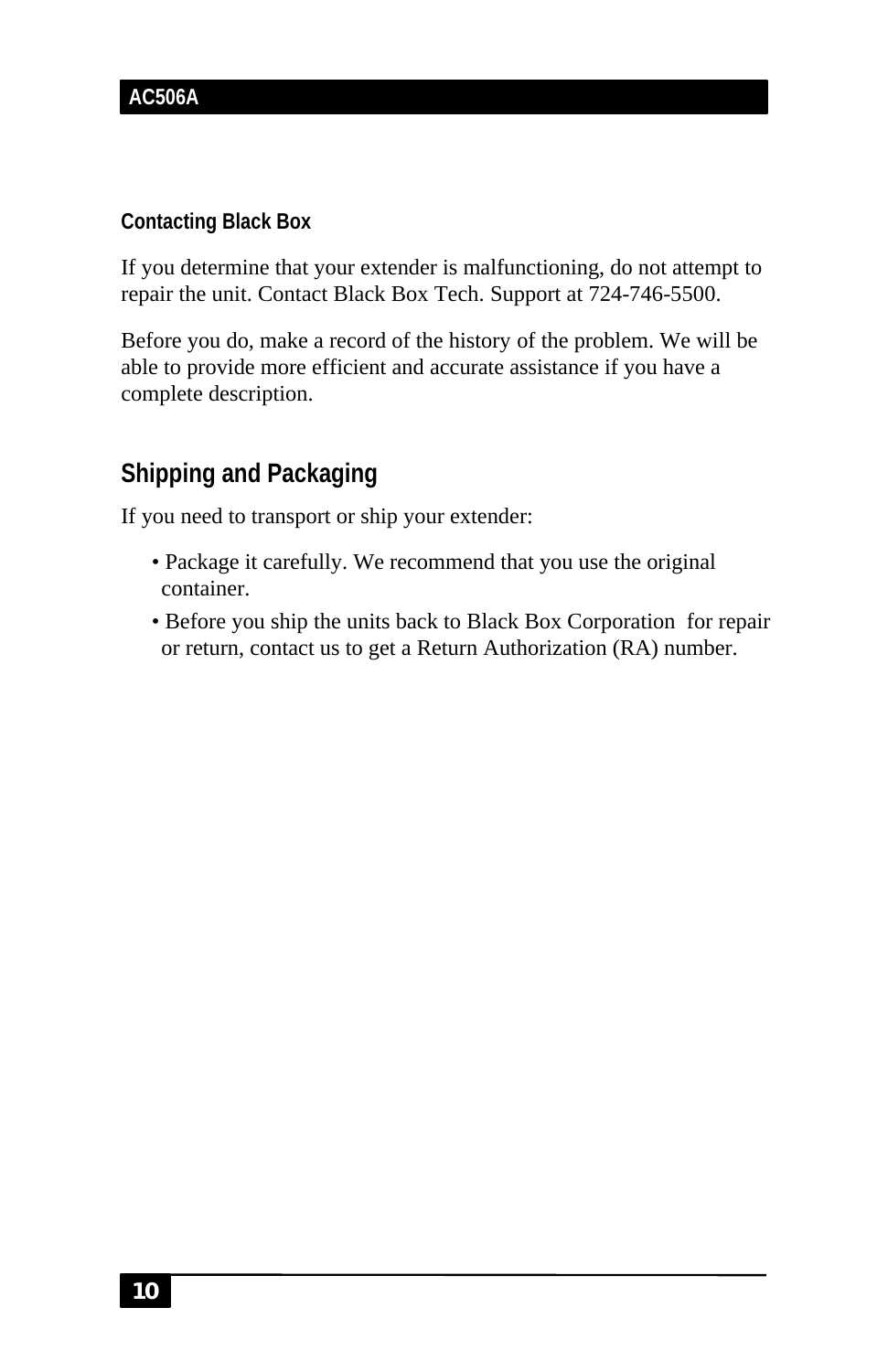### **4x1 Compact VGA Switch**

# 5. Specifications

| <b>Video Types</b> | VGA through UXGA, RGBHV                                                                                                                                  |
|--------------------|----------------------------------------------------------------------------------------------------------------------------------------------------------|
| <b>Resolution</b>  | Up to $1600 \times 1200$ at up to 85 Hz                                                                                                                  |
| <b>Bandwidth</b>   | DC to 250 MHz                                                                                                                                            |
|                    | Max. Distance Up to $150$ ft. $(50 \text{ m})$                                                                                                           |
| <b>Connectors</b>  | HD15 female for input and both outputs; 3.5 mm Serial                                                                                                    |
| <b>Interfaces</b>  | Standard Analog VGA; EIA/TIA RS-232 Serial                                                                                                               |
| Compliance         | CE; FCC Part 15 Subpart B Class A, IC Class                                                                                                              |
|                    | Max. Altitude 10,000 ft. (3048 m)                                                                                                                        |
| <b>Temperature</b> | Operating: 32 to $122^{\circ}F$ (0 to $50^{\circ}C$ );<br>Storage: $-40$ to $+185^{\circ}F$ ( $-40$ to $+85^{\circ}C$ )                                  |
| <b>Humidity</b>    | Up to 95% non-condensing                                                                                                                                 |
| <b>Enclosure</b>   | <b>Steel</b>                                                                                                                                             |
| <b>MTBF</b>        | 90,000 hours (calculated estimate)                                                                                                                       |
| Power              | From utility-power (mains) outlet, through included<br>external power adapter. Output Voltage: 6v DC regulated<br>Center-Positive. Power : (2 watts Max) |
| <b>Size</b>        | 1.25" H x 2.75" W x 8.25" L (32 x 70 x 210 mm)                                                                                                           |
| Weight             | 2 lbs. or 0.8 Kg (shipping)                                                                                                                              |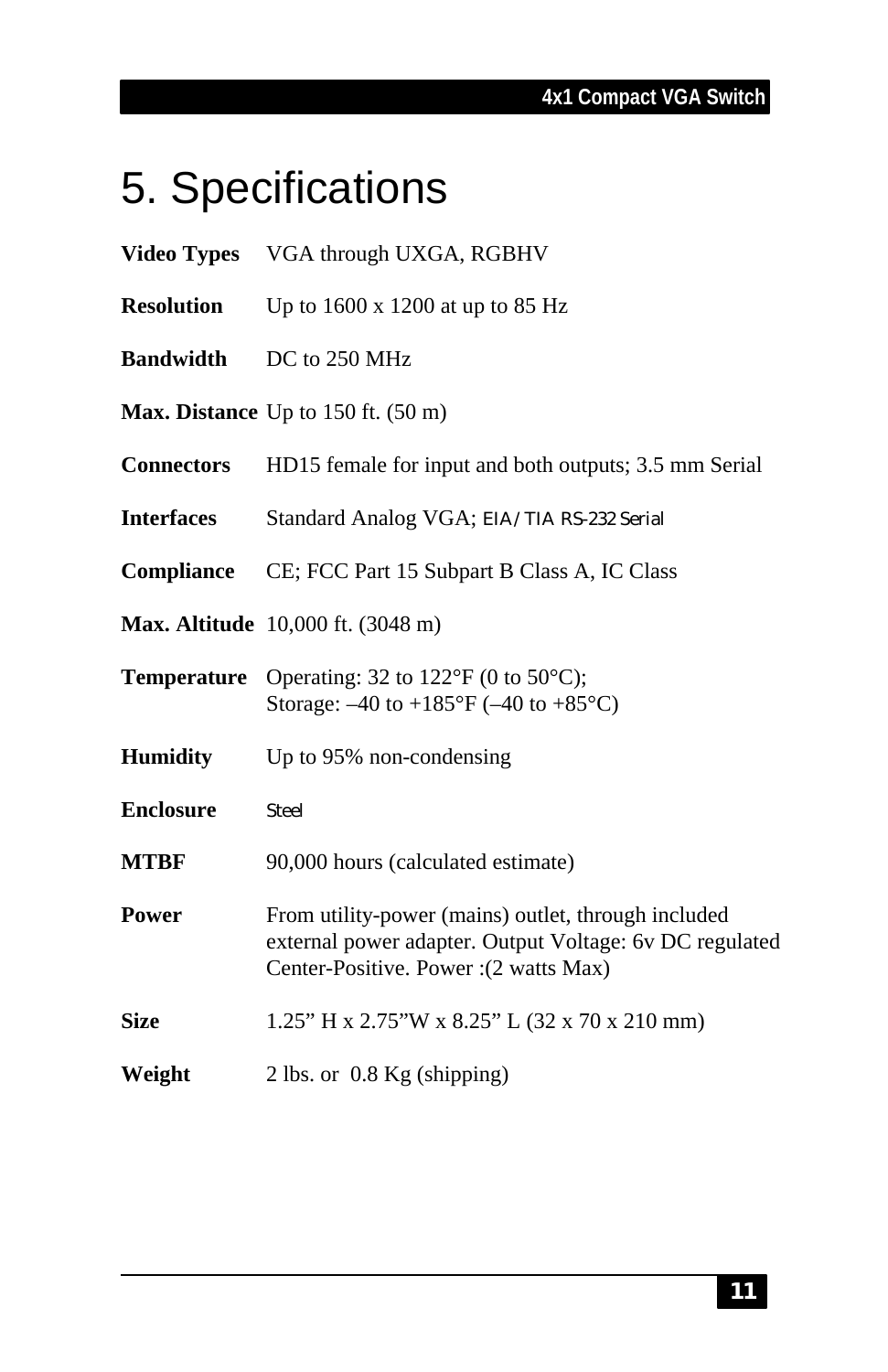